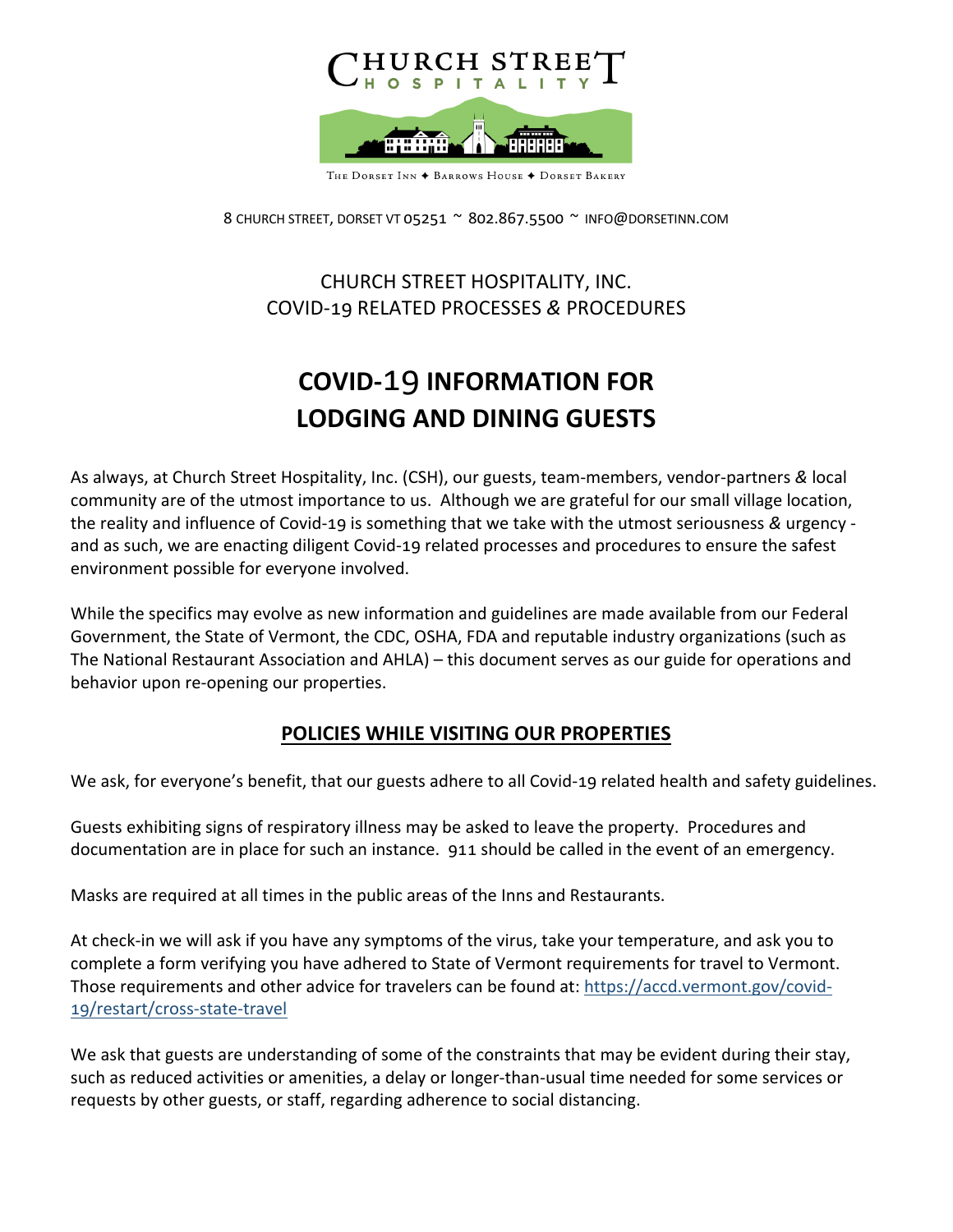Contact-less Reservations: Where possible, both pre-and-post arrival, we will conduct all reservations related activity with our guests via phone or email (with the exception of contact-less temperature readings).

Contact-less Transactions: Where possible, all payment (or credit) transactions will be conducted via credit card over the phone, a charge to guest accomodations or when necessary an in-person bill will be presented and payment accepted (e.g. non-overnight stay dining or activity charges).

Check-out will be conducted via phone and/or email on the departure morning of your stay. If requested the evening prior, a paper statement for your stay will be left under your door.

Contact-less sharing of information: While on property, rather than visiting the front desk, we highly recommend reviewing your in-room welcome book, or visiting our website for up-to-date food menus, available activities, rates and other resort related information. We are, of course, happy to answer any questions over the phone.

In-room Amenities

- $\circ$  If you are on property and require a mask, please inform the front desk as we may be able to assist you with procuring one.
- $\circ$  Stay-over service will not be offered. Guests may dispense of used towels and acquire new towels by phoning the front desk. New towels (and any other essentials needed) will be left in a bag at the exterior accommodations door. Used items may be placed in the provided bag and then put outside for pick-up by our housekeeping team.
	- o Wiping of all touchable surfaces with appropriate cleanser
	- o Removal and replacement of inner pillowcase covers.
	- o Guests are welcome to bring their own pillows if desired.
	- $\circ$  Glassware will no longer be supplied in guest rooms instead, disposable cups will be available.

Public Spaces *&* Amenities/Activities

- Masks are required at all times throughout the property, except when guests are seated at a table, in the process of dining.
- Only amenities/activities approved by the State of Vermont will be offered upon the re-opening of the resort. (Please note: pool, tennis courts and other amenities may not be available. Please inquire via phone with the front desk regarding available amenities and hours of operation).
- All public bathrooms and shared areas (e.g. lobbies, hallways, etc. including doors, light switches, handrails, etc.) will be cleaned every 2 hours throughout the day. These touchable surfaces will be wiped with an appropriate disinfectant.
- Appropriate anticeptic products *&* materials will be available in all public bathrooms, lobbies, the restaurant entries, pool and tennis courts.
- We will limit the occupancy in our lobbies by removing some furniture. Guidelines will follow those for dining (if table service is allowed. If not, social distancing and maximum room occupancy guidelines will be reflected in our lobby seating arrangements). Signage will be posted to communicate the occupancy levels for each public space.

Food *&* Beverage

• Take-out food orders will be accepted via phone, email and online order form only.